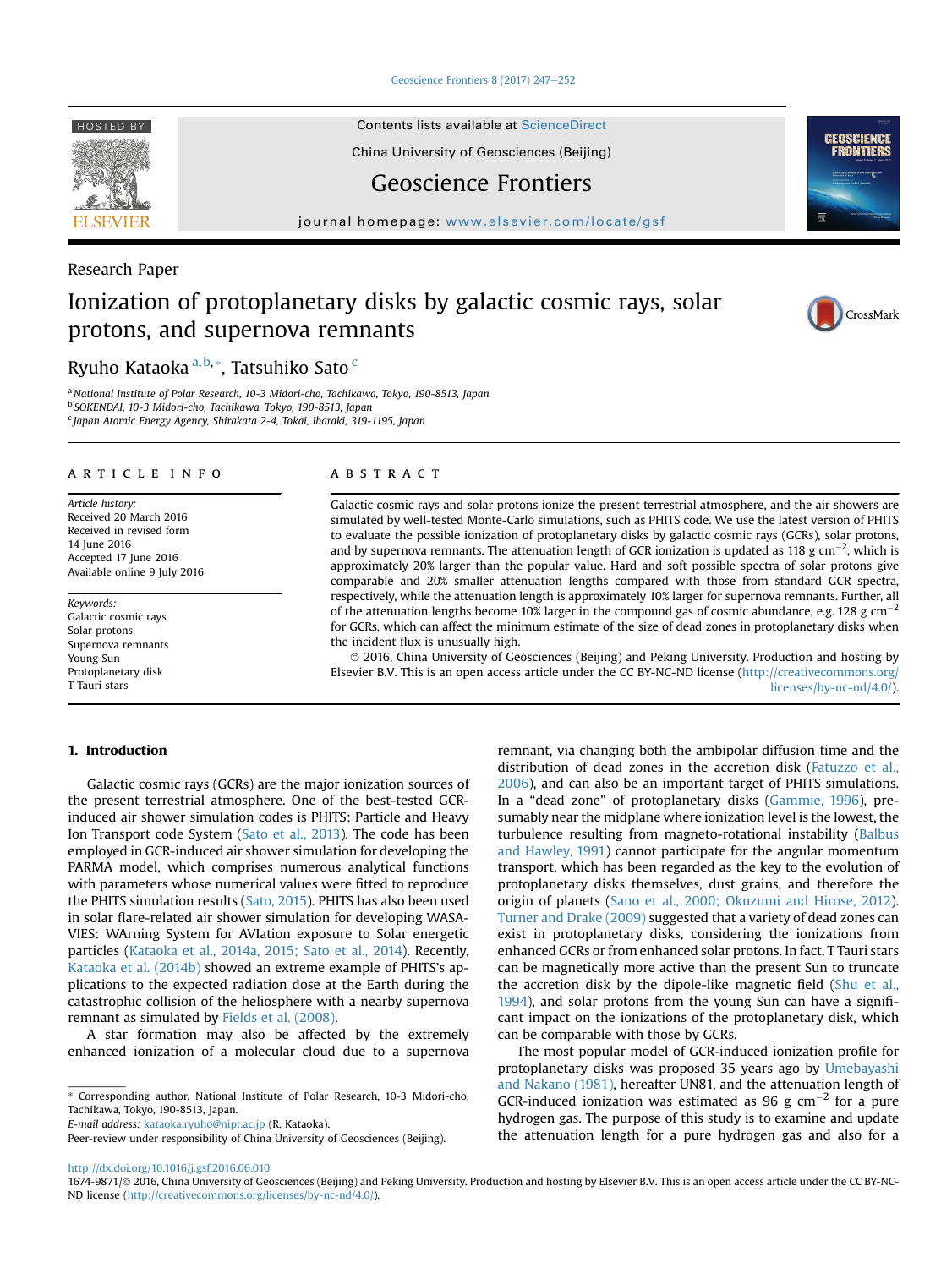<span id="page-1-0"></span>compound gas of cosmic abundance using the latest version of PHITS code. We discuss the possible range of the variable ionization profiles due to other energetic particles with softer or harder spectra, such as solar protons from the young Sun and also energetic protons generated at supernova remnants, respectively. A new model of proton spectra of the young Sun is also proposed for this purpose, as a function of magnetic moment of the central star and accretion rate.

#### 2. Method

We consider cylindrical areas with homogeneous gas density of  $10^{10}$  and  $10^{14}$  cm<sup>-3</sup>. Two different compositions are selected, i.e. pure hydrogen gases and compound gases of cosmic abundance with 75% hydrogen and 25% helium in the mass ratio. The height and radius of the cylindrical areas are fixed to 1500 g cm<sup>-2</sup>. We assume that the GCRs or solar protons with different energy spectra (Fig. 1) are perpendicularly incident to the cylindrical gas at the center of the flat top surface. The deposition energy is then scored as a function of the depth from the front surface.

The latest version of PHITS, v.2.82 with the recommended nuclear reaction models and data libraries such as JAM [\(Nara et al.,](#page-5-0) [2000](#page-5-0)), INCL4.6 ([Boudard et al., 2013](#page-5-0)) and EGS5 [\(Hirayama et al.,](#page-5-0) [2005](#page-5-0)), were employed in the simulation. The decay of neutrons is indispensable to be considered in the simulation because of the extremely large scale of the simulation phase space, up to  $10^{12}$  km for the lowest density case. However, PHITS 2.82 cannot consider the decay of neutrons because the mean life of neutron is so long in comparison to the time scale of conventional particle transport simulation. In this study we therefore implement the new function to consider the neutron decay with the mean life time of 887 s. This function will be available in the forthcoming version of PHITS. Note that the decay of other particles such as pions and muons can be taken into account in the default setting of PHITS 2.82.

Energy spectra of GCRs at the present Earth position are given as a reference in this study by the model developed by [Matthia et al.](#page-5-0) [\(2013\)](#page-5-0), as a function of solar modulation index W. We use the minimum ( $W = 0$ ) and maximum ( $W = 200$ ) modulation indices to see the range of the weakest and strongest current solar activities, respectively. The same GCR spectrum as used in UN81 is also used as another reference. Note that [Cleeves et al. \(2013\)](#page-5-0) suggested T-Tauliosphere modulation model, which consider stronger GCR modulation than the maximum modulation assumed in this paper. The absolute values of the all energy spectra adopted in this study are normalized to give the same flux of UN81 at 10 GeV, as shown in Fig. 1.

Energy spectra of solar protons are modeled as a power law up to the maximum energy  $E_{\text{max}}$ , assuming a shock acceleration at Alfven radius of the young Sun, as a function of shock Mach number  $m$  (see [Appendix](#page-5-0) for the detailed formulations). We assume  $m = 10$ as a strong shock (power law index  $\gamma = -2.0$  and  $E_{\text{max}} = 190 \text{ GeV}$ ), and also consider  $m = 2.0$  as a weak shock ( $\gamma = -10/3$  and  $E_{\text{max}}$  = 38 GeV). Additionally, we consider an extreme shock spectrum without the maximum energy ( $\gamma = -2.0$  and  $E_{\text{max}} =$ 1.0 TeV) to see the hardest possible example in our framework, assuming a nearby supernova remnant. The extreme "supernova" shock spectrum may also be a useful setting for considering the star formation associated with supernova remnants as discussed by [Fatuzzo et al. \(2006\)](#page-5-0).

#### 3. Results and discussions

#### 3.1. Comparison with the UN81 model

[Fig. 2](#page-2-0) shows the ionization rates for the gas densities of  $10^{10}$  and  $10^{14}$  cm<sup>-3</sup>, using the same UN81 spectrum. These data are obtained from the doses per unit fluence calculated by PHITS in Gy  $\text{cm}^2$ , multiplied with  $\Phi\Omega/e\rho W_0$ , where  $\Phi$  is the integrated particle flux at



Figure 1. Assumed energy spectra for (a) galactic cosmic rays of weak ( $W = 0$ ) and strong ( $W = 200$ ) solar activities and of UN81 model, and for (b) solar protons of weak shock  $(m = 2)$ , strong shock  $(m = 10)$ , and of "supernova" extreme shock. All of the differential flux values are normalized with those at 10 GeV.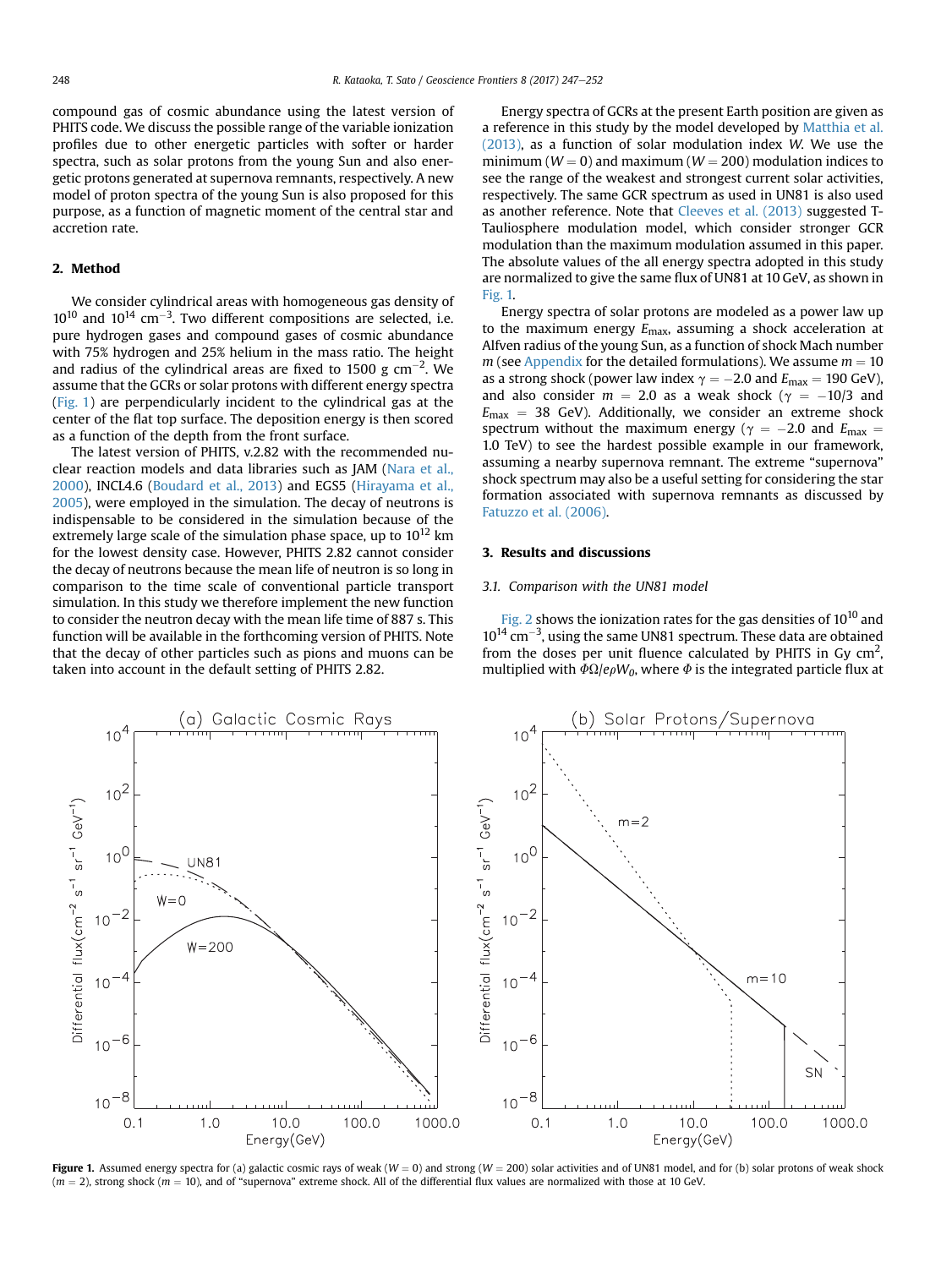<span id="page-2-0"></span>

Figure 2. Ionization rates of hydrogen gas of (a) 10<sup>10</sup> cm<sup>-3</sup> and of (b) 10<sup>14</sup> cm<sup>-3</sup>, simulated for the depth ranging from 0 to 1500 g cm<sup>-2</sup> using the UN81's GCR spectra. Contributions from protons are shown by dotted curves, sums of electrons and positrons by dashed curves, and the totals by solid curves. Attenuation lengths as estimated for the depth range from 500 to 1500 g  $cm^{-2}$  are denoted by numbers.

the entrance surface in cm $^{-2}$  sr $^{-1}$  s $^{-1}$ ,  $\Omega$  is the solid angle of  $\pi$  sr,  $e$  is elementary charge in Coulomb,  $\rho$  is the number of atoms per kg, and  $W_0$  is the average energy of producing ion pair in eV. The  $W_0$ values of pure hydrogen and helium gases are assumed to be 36 and 42 eV, respectively. In addition, the ratio of the absorbed doses consumed for ionization of each gas is assumed to be proportional to its mass density, i.e. 75% and 25% of absorbed doses are used for ionization of hydrogen and helium gases, respectively, for the compound gas of cosmic abundance. Thus, the mean  $W_0$  values for the compound gas is 37.5 eV. The attenuation lengths are estimated by least-square fittings for the depth range from 500 to 1500 g  $\text{cm}^{-2}$ . Contributions of protons as well as the sum of electrons and positrons are also drawn. In the same manner as the UN81 model, the attenuation lengths of the electromagnetic contributions are much longer than those of protons, and they are nearly equal to the total attenuation lengths. However, the attenuation lengths are longer than the corresponding data obtained from the UN81 model by approximately 20% for both protons and electromagnetic contributions.

This discrepancy is attributed to the difference of secondary particle spectra produced by high-energy proton-proton inelastic scattering. [Fig. 3](#page-3-0) shows the electron spectrum at the depth of 100 g cm<sup>-2</sup> as obtained from PHITS simulation for  $10^{14}$  cm<sup>-3</sup>, compared with that of the UN81 model. It is evident that the PHITS spectrum is harder than that of UN81, and this harder spectrum results in the longer attenuation length of the electromagnetic contribution. This difference is probably due to the assumptions introduced in the inelastic scattering model in UN81 such as the concept of average inelasticity  $\kappa$ , and mono-energetic production of secondary particles. Conversely, PHITS simulates the high-energy proton-proton inelastic scattering using the JAM model, which solves the kinematics of each reaction considering the production of resonances and strings based on the Monte Carlo simulations.

Another possible reason for the discrepancy is the fact that the density dependences of proton fluxes obtained between the UN81 model and PHITS are different from each other. Proton fluxes are nearly independent of the gas density in the UN81 model, while they consistently become smaller with decrease of the density particularly at the deeper locations in the PHITS simulation. In the small domain of  $10^{14}$  cm<sup>-3</sup>, neutrons can travel through a certain mass thicknesses before they decay to deposit their energy at deeper locations when they decay into protons. In the large enough domain of 10<sup>10</sup> cm<sup>-3</sup>, on the other hand, the mean range of neutrons is very short in terms of the mass thickness, and hadrons are always suffered from the ionizations. Thus, the attenuation length of proton's ionization is supposed to be longer with the increase of the gas density, as suggested by the PHITS simulation.

#### 3.2. Variety of attenuation lengths in several different settings

The obtained results of PHITS simulations for different values of the solar modulation index  $W$  and shock Mach number  $m$  are shown in [Figs. 4 and 5,](#page-3-0) with the attenuation lengths as estimated by least-square fittings for the depth range from 500 to 1500 g cm $^{-2}$ . It is found that ionization profiles of solar minimum ( $W = 0$ ) GCR is essentially the same as those of UN81 model, as expected from the similarity of the incident spectra shown in [Fig. 1.](#page-1-0) It is also found that strong shock ( $m = 10$ ) solar protons and extreme shock "supernova" protons cause comparable and approximately 10% larger attenuation lengths with those of solar maximum ( $W = 200$ ) GCRs, respectively. The weak shock ( $m = 2$ ) solar protons cause only an order of magnitude smaller deep ionizations compared with other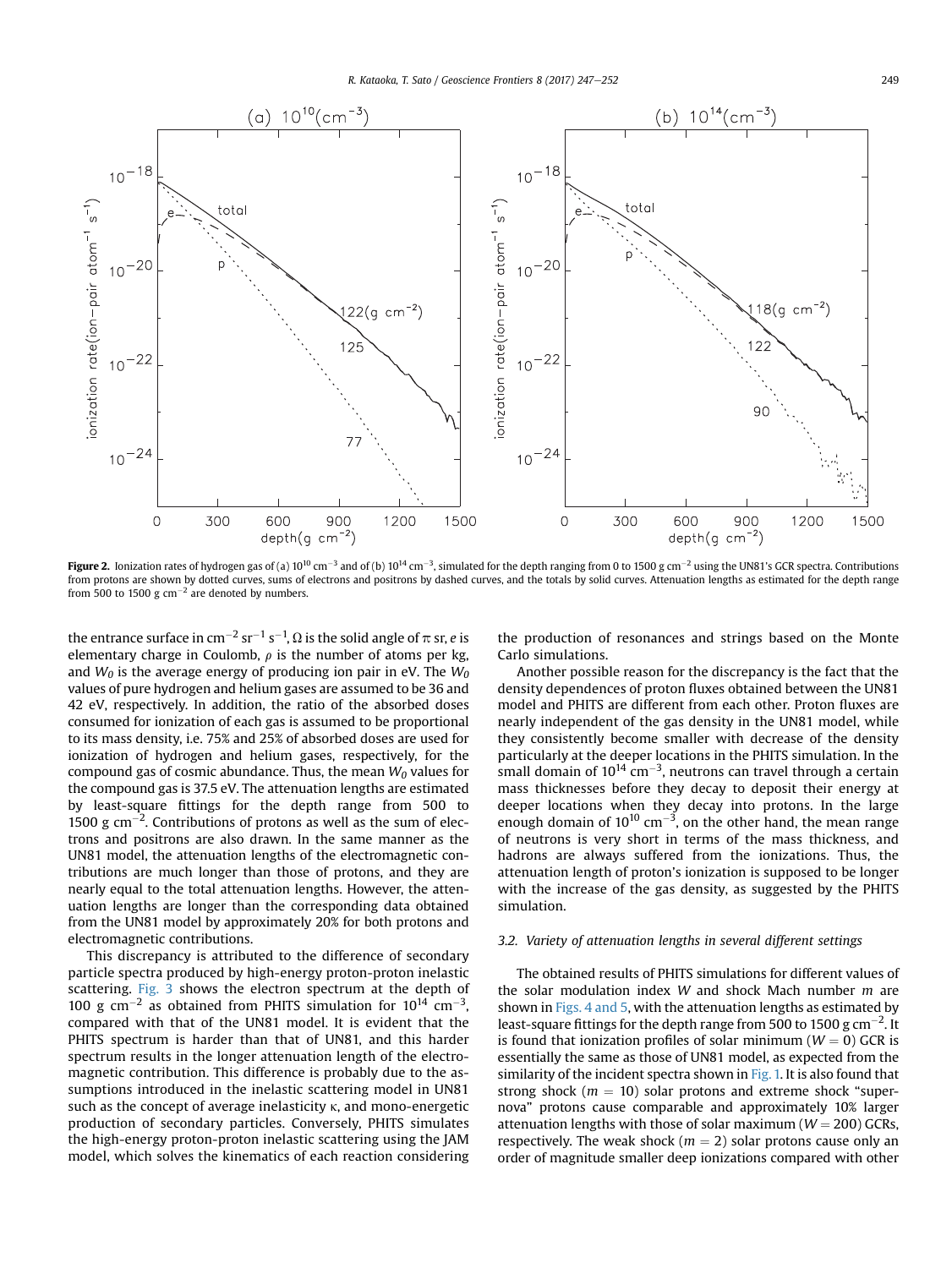<span id="page-3-0"></span>

Figure 3. Electron spectrum obtained from PHITS for a hydrogen gas of 10<sup>14</sup> cm<sup>-3</sup> at the depth of 100 g cm<sup>-2</sup>, compared with the result of UN81 (dotted curve, taken from Figure 3a in UN81).

settings, with approximately 20% smaller attenuation length, and the significant ionization occurs mainly at 0–100 g cm<sup>-2</sup>. This is naturally understood due to shorter ranges of primary particles as well as smaller contribution of secondary particles for the dominant lower energy incident particles.

The possible differences of the attenuation length due to different gas compositions are also briefly discussed. As shown in [Fig. 6,](#page-4-0) it is found that the attenuation lengths are approximately 10% larger in the gas of cosmic abundance than in pure hydrogen gas. This increase can be mainly explained by the smaller mass stopping power of the helium gas in comparison to the hydrogen gas. Combining with the discussions in Section [3.1](#page-1-0) about the larger attenuation length of this study than of UN81, the much larger attenuation length further affects the minimum estimate of the size of dead zones in protoplanetary disks in previous studies. For example, the ionization rate can be approximately an order of magnitude larger at the depth of 1000 g  $cm^{-2}$  than originally expected using the UN81 model.

Finally, the attenuation lengths due to the young Sun's solar protons from weak and strong shocks are ready to use for complicated simulations of protoplanetary disk's evolutions, by combining with the same formulation as shown by equation (A9) of



**Figure 4.** Ionization rates of a hydrogen gas of 10<sup>14</sup> cm<sup>-3</sup>. (a) Results from galactic cosmic rays of maximum (W = 200) and minimum (W = 0) modulations are shown by solid and dotted curve, respectively, with the result using the same condition of UN81 by a dashed curve. (b) Results from solar protons of strong shock ( $m = 10$ ) and of weak shock ( $m = 2$ ) are shown by solid and dotted curve, respectively, with the result from "supernova" extreme shock by a dashed curve.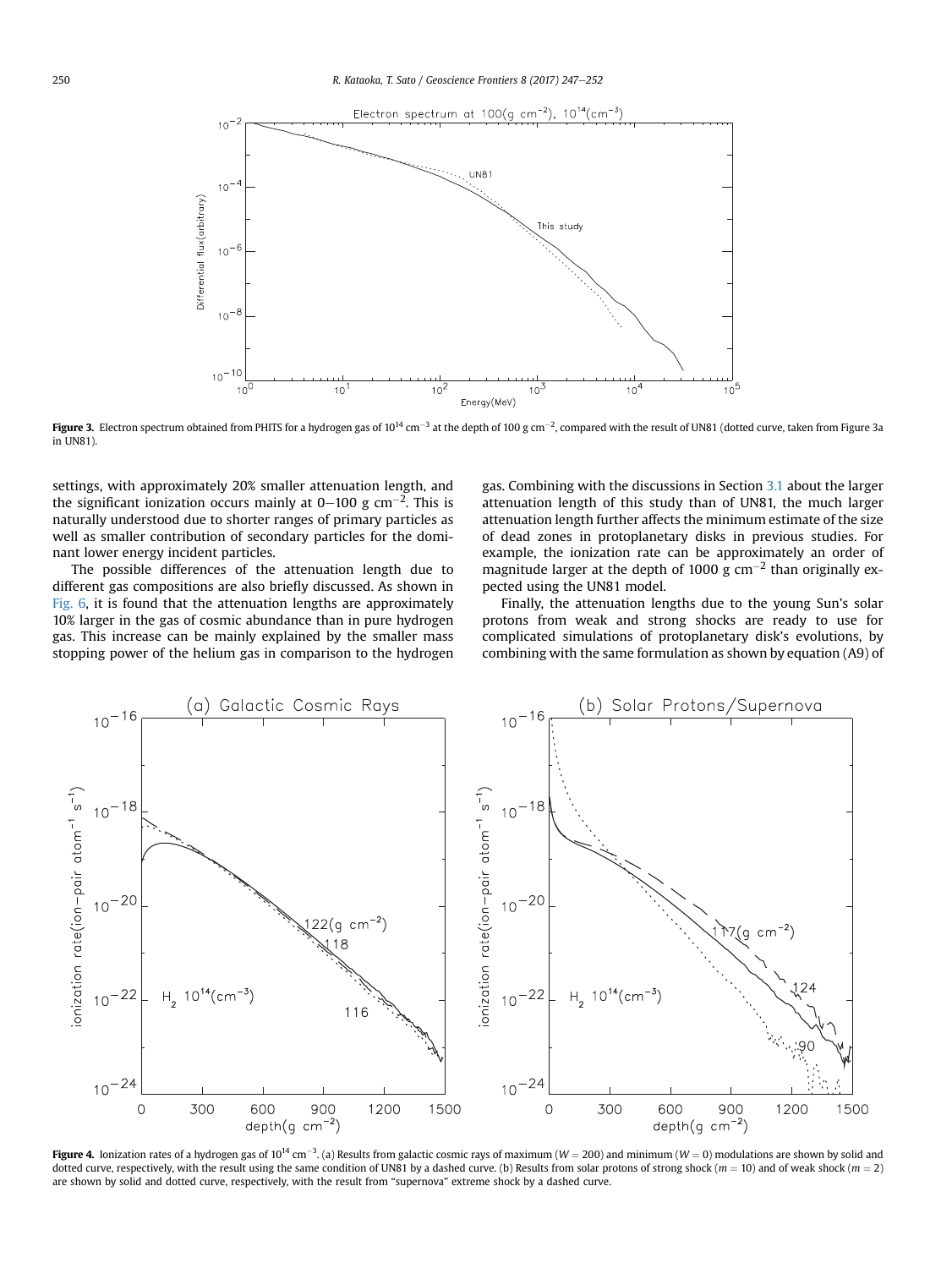<span id="page-4-0"></span>

Figure 6. Same as [Fig. 4,](#page-3-0) except for the gas composition of cosmic abundance.

[Umebayashi and Nakano \(2009\).](#page-5-0) Note that stellar protons do not necessarily strike the surface of a circumstellar disk perpendicularly, and the projection effect can reduce the flux per unit disk area by a factor of 10 ([Turner and Drake, 2009](#page-5-0)). In the present heliosphere, solar protons with hard spectra continue for only several hours with a significant beaming [\(Kataoka et al., 2014b](#page-5-0)). In the young Sun, however, the first good approximation would be a series of eruptive solar proton events with a frequent enough occurrence to be a steady state, with a random enough beaming directions to be uniform, so that the radial dependence of the young Sun's solar